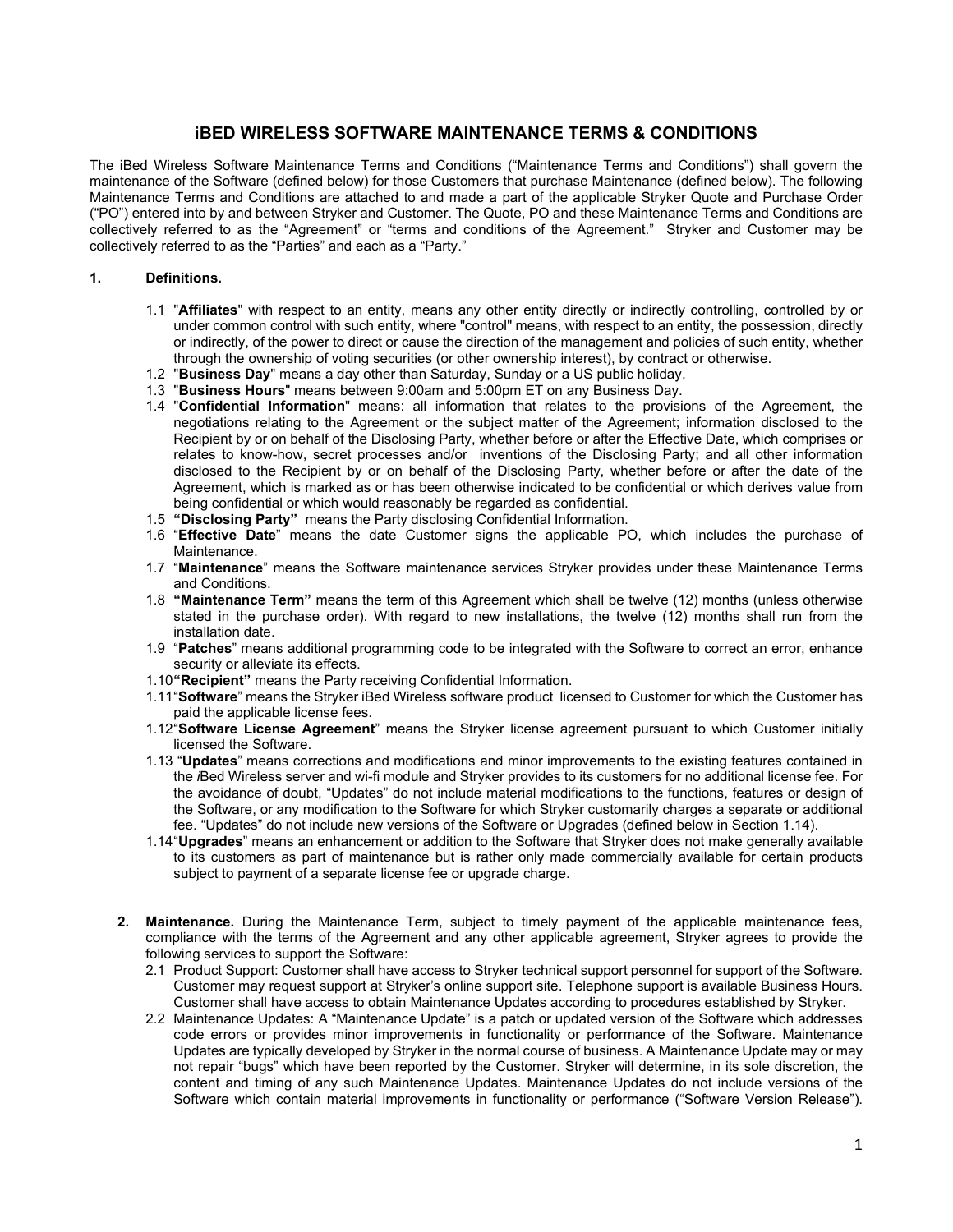Stryker will determine in its sole discretion whether a release constitutes a Maintenance Update or a Software Version Release. Software Version Releases may be made available to Customer at an additional charge.

## **3. Maintenance Limitations and Exclusions.**

- 3.1 **Exclusions**. The Customer is responsible for the interface between the Software and the Customer's other software and equipment, and for installing, managing and operating any Maintenance Updates. Stryker will be under no obligation to provide any modifications, assistance or support requested by Customer but not specifically included in the Maintenance, but may, at its discretion, agree to provide the additional Maintenance at Stryker's then-current fee structure. Maintenance under this Agreement does NOT include repair or service of the hardware on which the software resides or troubleshooting of systems or networks of which the Software or the hardware upon which it resides may be a part. Software installations or licenses not covered by this Agreement are not entitled to telephone Support or to Maintenance Updates. Nothing herein shall assure uninterrupted operation of the Software.
- 3.2 Software Versions. Stryker Updates, Patches and Maintenance are only effective on the latest version of the Software. If Customer has not incorporated all available Updates, Patches and bug fixes to the Software, any subsequently released Patches, Updates or bug fixes may not be effective or usable on such Software.
- 3.3 Stryker has no obligations to provide any Maintenance to Customers' licensees, end-users, customers or any other third party.
- 3.4 Stryker has no obligation to provide support for any Stryker professional services deliverables provided to Customer.
- 3.5 Stryker has no obligation to investigate or correct problems (including Errors) that cannot be reproduced by Stryker based on information provided by Customer; or that are due to a breach by Customer of the terms of the Software License Agreement; or to modifications to the Software made by Customer or any third party; or that cannot be remedied due either to the operational characteristics of the computer equipment on which the Software is used. Customer acknowledges that Stryker cannot guarantee that every question, issue, problem or error reported by Customer can or will be resolved. Stryker will use commercially reasonable efforts to provide the Maintenance under this Agreement. Except as otherwise agreed to in writing, this Agreement shall not apply to, or obligate Stryker to provide any maintenance or support services for Stryker products that a customer obtains from or through any source other than Stryker, including, but not limited to, a distributor.

## **4. Termination.**

- 4.1 If the Customer or any third party modifies any covered Software, Stryker may immediately terminate support for the modified Software by giving written notice of termination under this provision.
- 4.2 Either Party may withdraw from these Maintenance Terms and Conditions at any time upon written notice of default if the other Party fails to cure within thirty (30) days after receipt of such notice of default.
- 4.3 These Maintenance Terms and Conditions shall terminate automatically for any specific Software upon the termination or expiration of the Customer's license for the use of such Software.
- 4.4 No refund or credit of any fees or charges will be due to Customer if Maintenance is terminated before the end of the specified term.
- **5. Fees and Payment.** Customer shall pay to Stryker the applicable Maintenance fees for the Software. Following issuance of a purchase order by Customer, Maintenance fees shall be payable within thirty (30) days after the date of the applicable Stryker invoice.
- **6. Ownership/Intellectual Property/Source Code.** All software and Maintenance delivered hereunder (including Updates, Patches, and Upgrades, as applicable) and any modifications thereto, including all title and intellectual property rights shall be owned by Stryker.
- **7. Confidential Information.** All Maintenance and any software provided by Stryker under this Agreement shall be deemed the Confidential Information and proprietary information of Stryker and Customer shall not disclose any such information without Stryker's prior written consent.
- **8. Force Majeure.** Stryker shall not be liable for any delay in delivery or performance of Maintenance due to any cause beyond its reasonable control, including, but not limited to, acts of God, acts of civil or military authority, acts of terrorism, governmental priority, strikes or other labor disturbances, floods, epidemics, war, riot, delay in transportation, or Customer's actions or inaction. In the event of any such delay, the date of delivery or of performance shall be extended for a like period of time.
- **9. Disclaimer.** MAINTENANCE IS PROVIDED "AS IS" AND STRYKER MAKES NO WARRANTIES, EXPRESS, IMPLIED AND STATUTORY, INCLUDING WITHOUT LIMITATION, THE IMPLIED WARRANTIES OF MERCHANTABILITY, FITNESS FOR A PARTICULAR PURPOSE, TITLE AND NONINFRINGEMENT OF THIRD PARTY RIGHTS. NO ORAL OR WRITTEN INFORMATION OR ADVICE GIVEN BY STRYKER, ITS DISTRIBUTORS, AGENTS OR EMPLOYEES SHALL IN ANY WAY MODIFY THE SCOPE OF THIS DISCLAIMER.